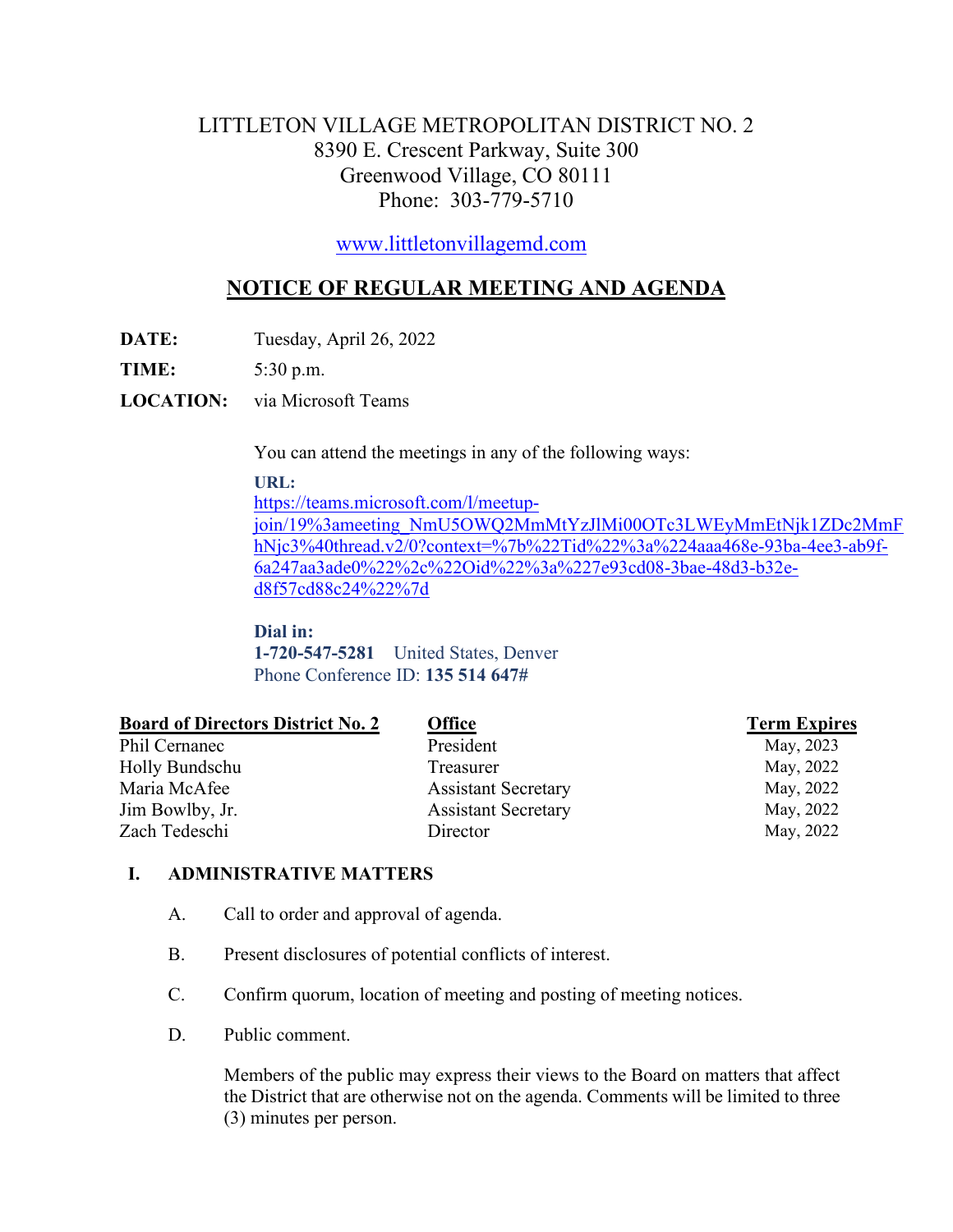#### **II**. **CONSENT AGENDA**

- A. Review and consider approval of minutes from the January 18 and January 25, 2022 Board Meetings (enclosed).
- B. Ratify and approve Interim Claims (enclosed).
- C. Review and consider acceptance of March 31, 2022 Cash Position Report (enclosed).
- D. Ratify Engagement Letter for Legal Services with Winzenburg, Leff, Purvis & Payne LLP (enclosed).

#### **III. FINANCIAL MATTERS**

- A. Review and consider approval of draft 2021 Audit (enclosed).
- B. Conduct public hearing to consider amendment of the 2021 Budget; Resolution to Amend the 2021 Budget (enclosed).
- C. Other.

#### **IV. MANAGER MATTERS**

- A. Review April 2022 BrightView Landscape Report (enclosed).
- B. Review and consider approval of CliftonLarsonAllen LLP website management (enclosed).
- C. Other.

### **V. LEGAL MATTERS**

A. Update May 2022 Directors' Election (enclosed).

### **VI. DIRECTOR MATTERS**

- A. Elect Secretary to the Board.
- B. Update on basketball hoop restrictions and potential basketball court construction.
- C. Update on playground mulch renewal.
- D. Update on Murphy USA gas station.
- E. Update on Republic Services waste collection community issues.
- F. Update on stump removal and bidding.